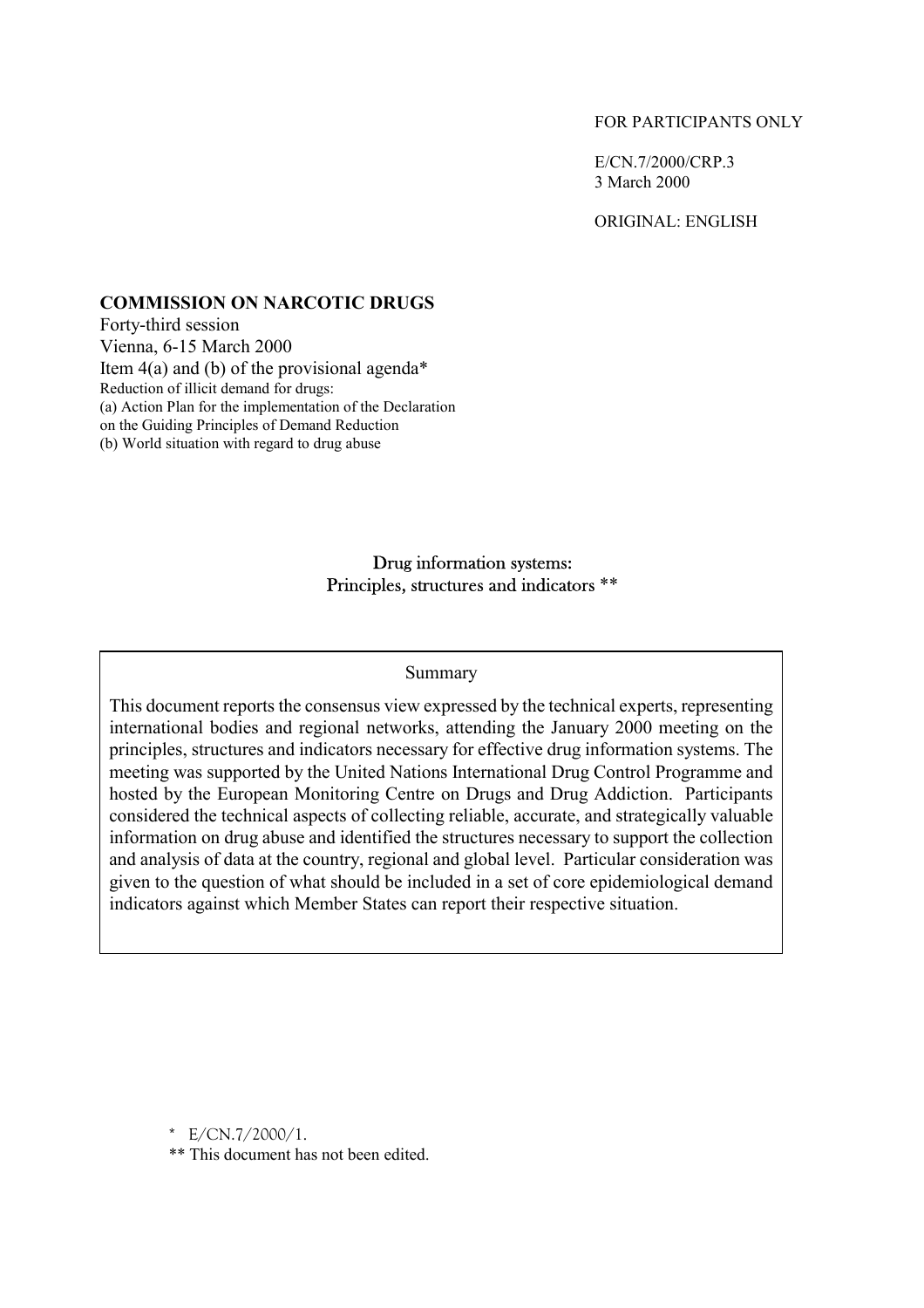# **CONTENTS**

# Paragraphs Page

| I.   |     |  | $1 - 5$ | 3              |
|------|-----|--|---------|----------------|
| II.  |     |  |         | 3              |
| III. |     |  | 7-12    | $\overline{4}$ |
| IV   |     |  | 13-16   | 6              |
|      | 1.  |  |         | 7              |
|      | 2.  |  |         | 7              |
|      | 3.  |  |         | 7              |
|      | 4.  |  |         | 7              |
|      | 5.  |  |         | 8              |
|      | 6.  |  |         | 8              |
|      | 7.  |  |         | 8              |
|      | 8.  |  |         | 8              |
|      | 9.  |  |         | 9              |
|      | 10. |  |         | 9              |
|      | 11. |  |         | 9              |
|      | 12. |  |         | 9              |
|      | 13. |  |         | 9              |
|      |     |  | 17-21   | 10             |
|      |     |  |         |                |

| Annex: |  |  |
|--------|--|--|
|--------|--|--|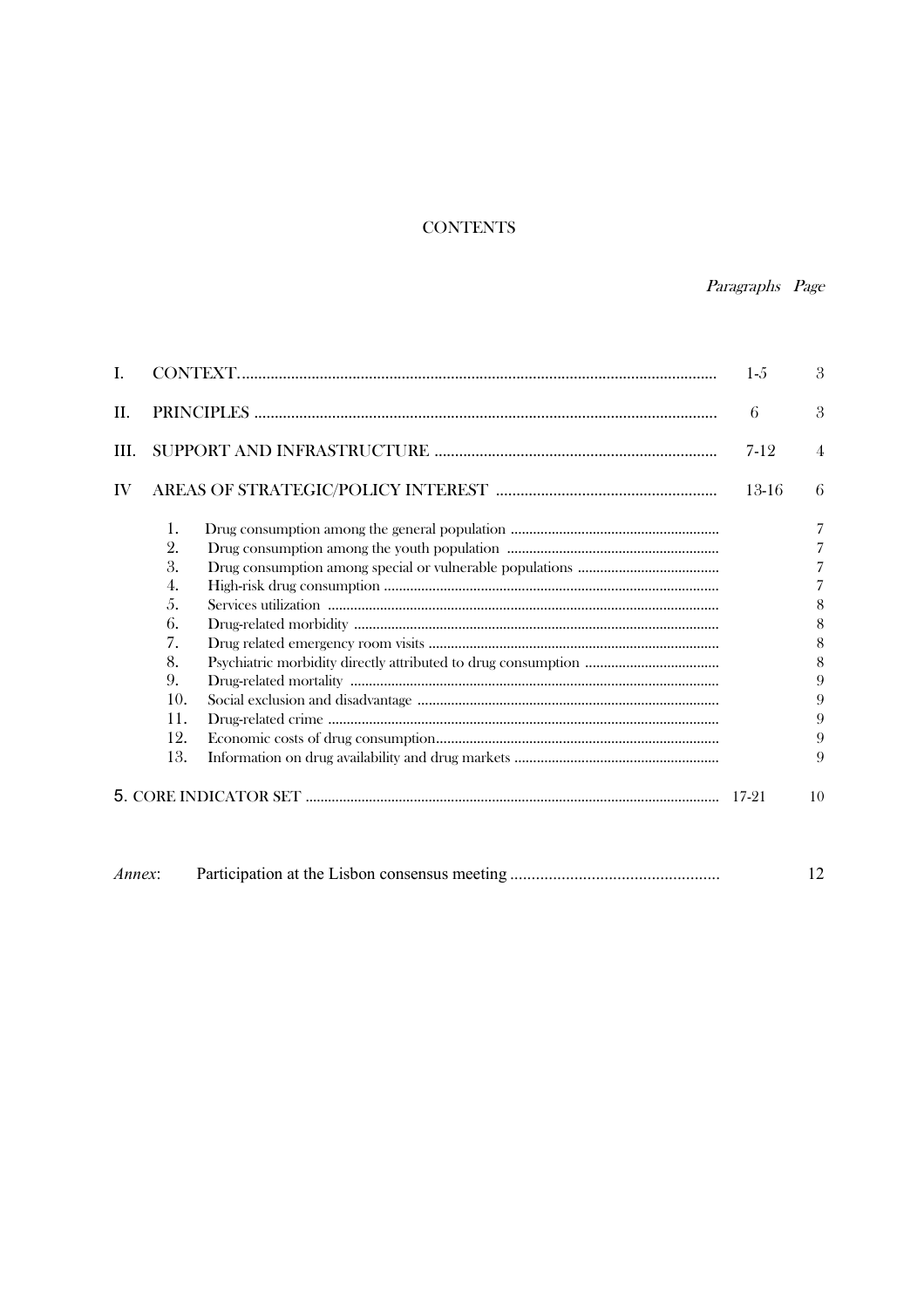# **I. CONTEXT**

- 1. There is an increasing recognition of the need for a sound evidence base to inform policy making and resource allocation in order to respond effectively to drug problems. National governments, as well as regional and global bodies have all made a commitment to improving the quality and comparability of the information collected on the consumption of illicit drugs.
- 2. The Commission on Narcotic Drugs is currently considering how the United Nations International Drug Control Programme (UNDCP) can revise the Demand Reduction section on epidemiological information of the Annual Reports Questionnaire (ARQ), to better reflect the current global drug problem.
- 3. As part of this process, the UNDCP supported and the European Monitoring Centre for Drugs and Drug Addiction (EMCDDA) hosted a technical meeting of experts in Lisbon on 20-21 January 2000 to consider the principles, structures and indicators that would provide the basis of an effective strategic information system.
- 4. It is hoped that the deliberations of this meeting can offer technical guidance to the Commission on the principles, structures and indicators required for a global drug information system. Particular consideration is given to the question of what should be included in a set of core demand indicators against which Member States can report their respective situation.
- 5. This paper summarises the conclusions of the January 2000 meeting, divided into three sections:
	- I. A statement of the principles for data collection quality and comparison,
	- II. Recommendations on the structures that would need to be in place to support the implementation of an integrated information system and,
	- III. Proposals for a list of subject areas that should be included, with specific recommendations on those to be incorporated into the demand reduction section on epidemiological information of the Annual Reports Questionnaire (ARQ Part II, Section 1).

## **II. PRINCIPLES**

- 6. The collection of meaningful data on drug consumption should be guided by the following broad principles:
	- a) Data should be timely and relevant to the needs of policy makers and service providers.
	- b) Whilst not sufficient in themselves for a comprehensive understanding of patterns of drug consumption, efforts to improve the comparability and quality of data at international level should focus on a limited number of indicators and a manageable priority core data set.
	- c) Simple indicators of drug consumption must be subject to appropriate analysis before strategic conclusions can be drawn. Analysis and interpretation of basic statistical data is greatly enhanced when combined with research, both qualitative and quantitative, and with broader information on context.
	- d) Multi-method and multi-source approaches are of particular benefit in the collection and analysis of data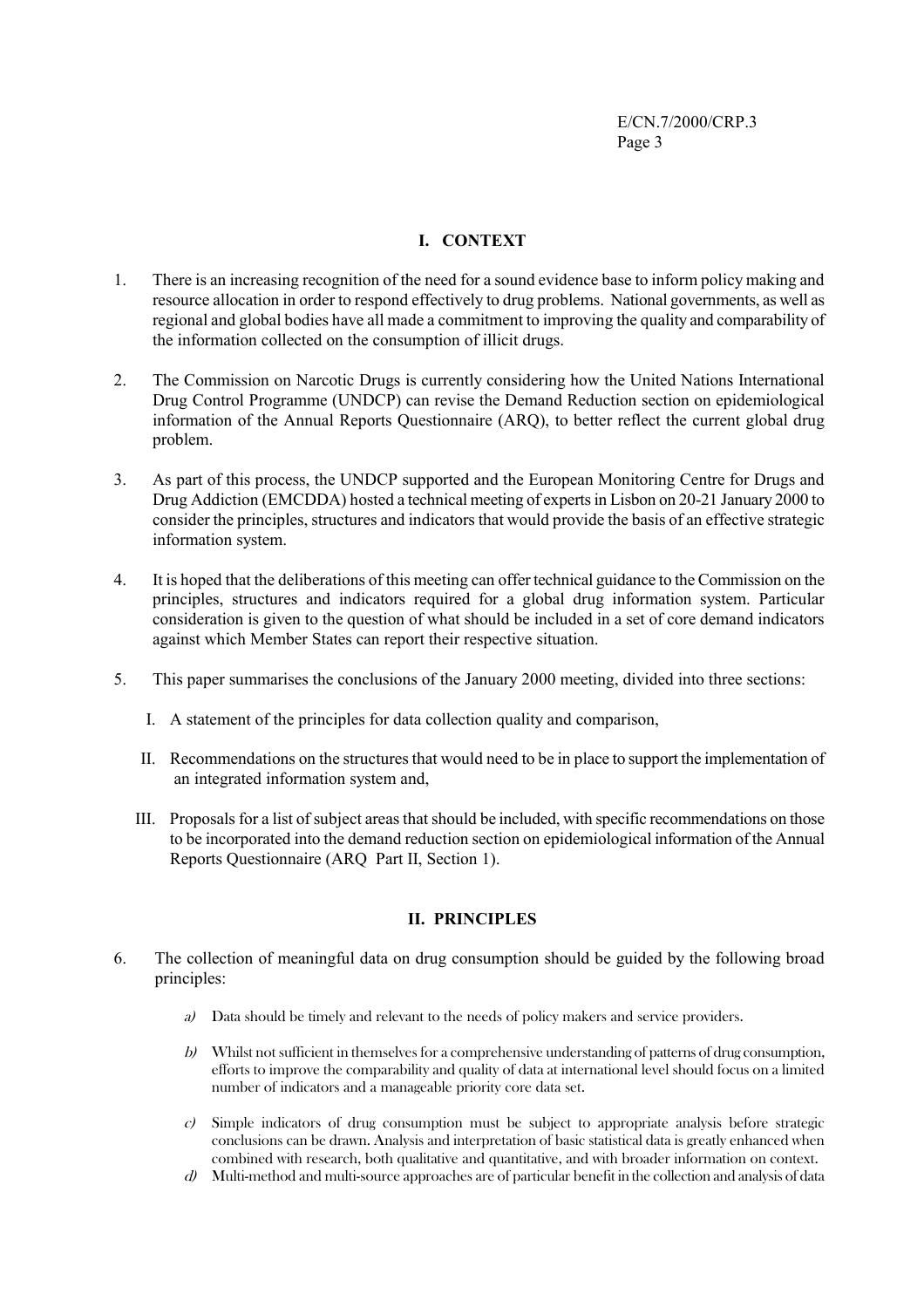on drug consumption and its consequences.

- e) Data should be collected in accordance with sound scientific methodological principles to ensure reliability and validity.
- $f$  Methods need to be adaptable and sensitive to the different cultures and contexts in which they are to be employed.
- $g$ ) Data collection, analysis and reporting should be as consistent and comparable as possible in order to facilitate meaningful discussions of changes, similarities and differences in the drug phenomenon.
- h) Methods and sources of information should be clearly stated and open to review.
- $i)$  Data collection and reporting should be in accordance with recognized standards of research ethics.
- $\hat{y}$  Data collection should be feasible and cost-effective in the terms of the national context where it occurs.

## III. SUPPORT AND INFRASTRUCTURE

7. It is recognized that the identification of good methods alone is not sufficient for improving data collection capacity. It is also necessary to develop appropriate networks and organizational structures to provide the infrastructure necessary to support data collection.

Therefore, the following issues need to be addressed to develop a more comprehensive infrastructure to support data collection and analysis at the national, regional and global level.

#### 8. Major issues for successful data collection at all levels

Data collection itself will not lead to improved understanding unless the capacity exists to appropriately analyse and interpret the information collected.

Analytical capacity depends upon the combination of good methods, human expertise, and the availability of appropriate resources.

Given the complexity of collecting and analysing data on drug consumption there is a global need for improved availability of training and technical support.

Ongoing political support for data collection, matched by a commitment to invest appropriately in this area of work, are necessary pre-requisites to the sustainability and success of data collection systems.

There is a need for a dialogue between scientists and policy makers to ensure that data collection meets the needs of policy formation.

Expenditure on data collection has to be seen as cost effective in terms of the overall resources available within countries to address drug problems. It should be accepted however that investment in these activities is both necessary and resource efficient as it facilitates the better development, targeting, and evaluation of other investments.

#### 9. Major issues for successful data collection at the national level

At the national level the following problems inhibit the collection of data on drug consumption patterns. Whilst many of these problems are most apparent in developing countries, they are not restricted to them.

A fundamental problem for many countries is a lack of resources. This can include: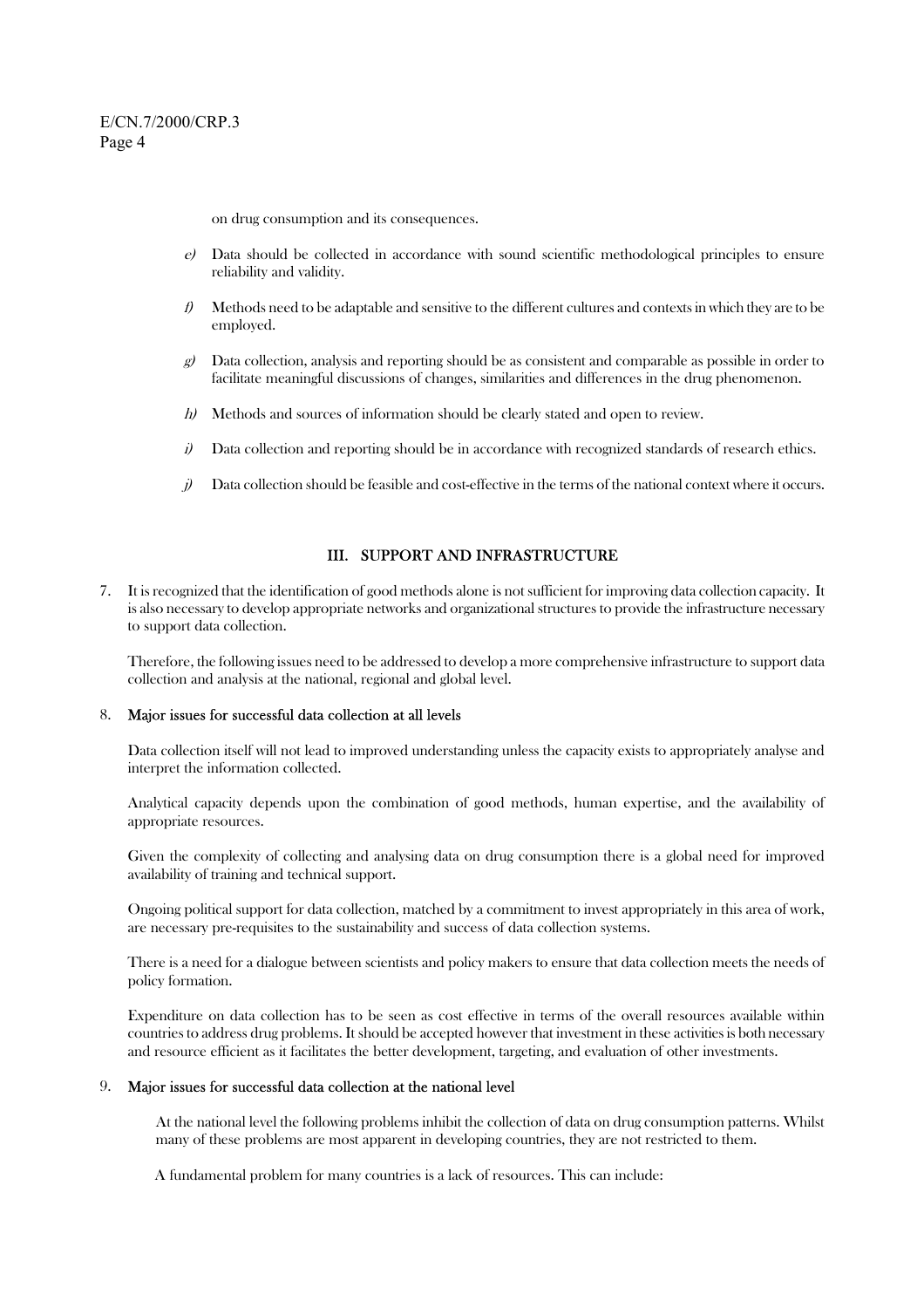- a lack of qualified and experienced personnel,
- a lack of financial support for data collection and network building, and
- limited participation of local institutions and experts in data collecting, analysis and reporting.

Many countries have limited experience of using empirical evidence to inform policy options, and therefore the links between policy makers and those collecting data on drug consumption patterns are poorly developed.

Many countries experience problems with the co-ordination and motivation of the key institutions and experts necessary to participate in a drug information system.

There is a need for standard guidelines for data collection, analysis, and reporting. Such guidelines need to be sensitive to the diverse national settings in which data collection occurs.

## 10. Therefore there is a pressing need in many countries to:

- a) foster ongoing political commitment for the collection of data on drug consumption and its consequences,
- b) establish and support networks for the collection, analysis and dissemination of data on drug consumption,
- $c$ ) build technical expertise for the sound collection and analysis of data, and
- d) ensure access to technical training and guidelines on methods and indicators.

#### 11. Major issues for successful data collection at the regional and sub-regional level

Co-ordination between countries in the same region is often lacking and this inhibits the development of a regional analysis of patterns of drug consumption and problems. There is therefore a need for a regional forum for:

- a) the identification and discussion of common regional issues,
- b) information exchange between countries and for developing a regional analysis on trends,
- $c$  the opportunity to adopt common methods and measurement procedures.

To strengthen and improve the co-ordination of regional activities, investment and support is required for:

- a) regional mechanisms and networks for information exchange and analysis,
- b) instituting training activities and developing technical expertise,
- c) encouraging the adoption of common methods and measurement procedures and sound methodological practice.

#### Major issues for successful data collection at the global level

At the global level there is a current lack of :

- a) structures and mechanism for technical information sharing and discussions on drug epidemiology,
- b) common methods, processes and indicators to facilitate comparative analysis, and
- c) co-ordination and discussion between the different international organizations with an interest in data collection.

There is therefore a need to strengthen co-ordination and co-operation at the global level including,

- a) building and strengthening cooperation between the international organizations working in this area, (such as UNAIDS, UNDCP and WHO) to ensure that their activities are complimentary,
- $b$ ) support for technical global networks such as the International Epidemiological Workgroup (IEWG),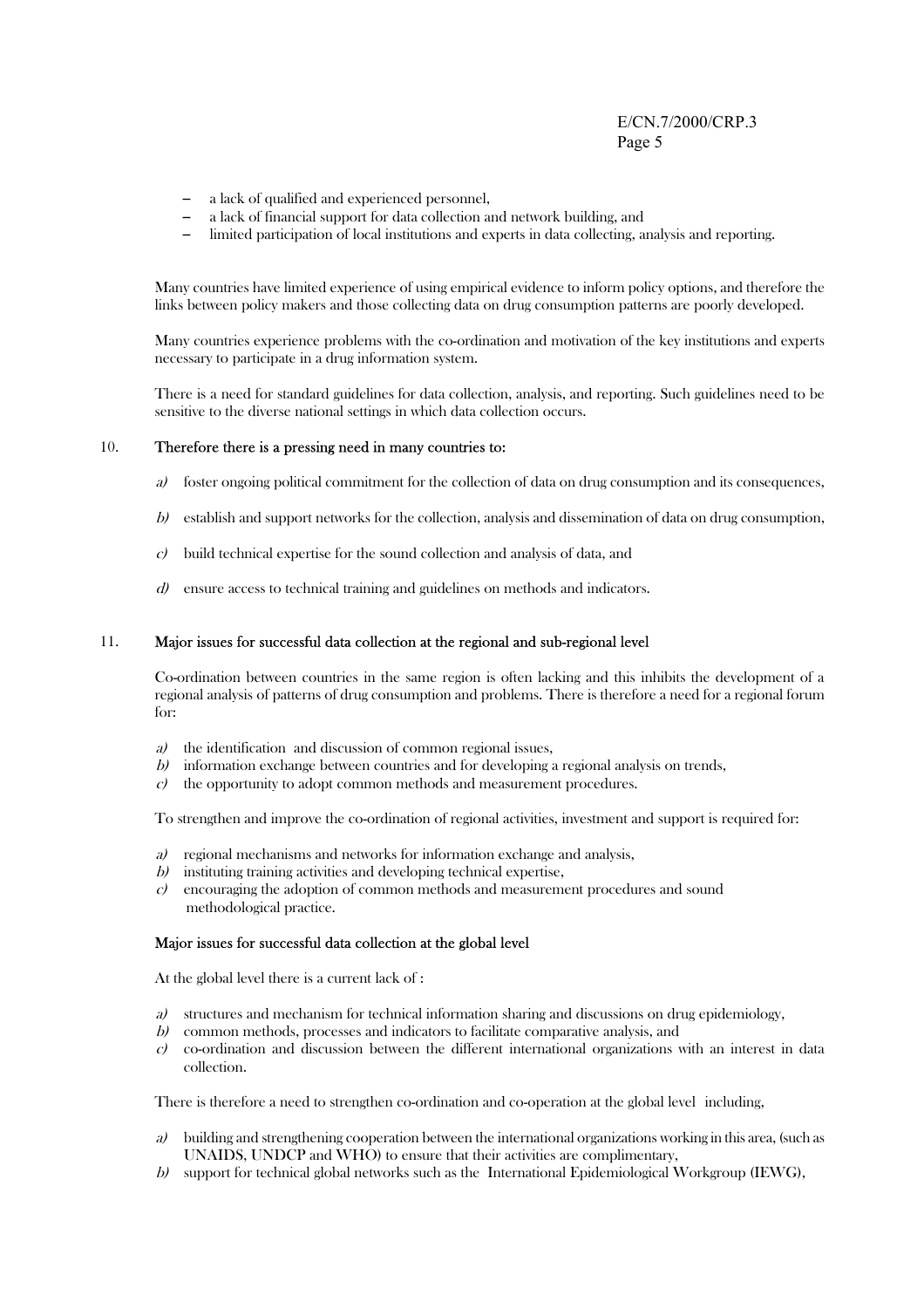- $c$ ) political commitment for the development of an improved global understanding of patterns of drug consumption, and
- d) agreement on common methods and indicators.

## IV. AREAS OF STRATEGIC / POLICY INTEREST

- 13. To develop a clear understanding of the level of drug problems in an area, it is necessary that policy makers should have access to reliable information on drug consumption patterns. As different information sources have different strengths and weaknesses in respect to the understanding they provide, benefits will accrue from including a range of topics in a drug information system. In addition, no single methodological solution is likely to be universally applicable for collecting information on any particular topic and thus the selection of the most appropriate method for data collection should be influenced by local conditions. Given the practical and methodological difficulties in collecting information in this area, where possible, the use of multi-method approaches is desirable.
- 14. A comprehensive strategic knowledge base would include the following topics (note: whilst the purpose of this document is to address data collection in respect of drug demand issues, for reasons of conceptual clarity we also list below supply side information needs):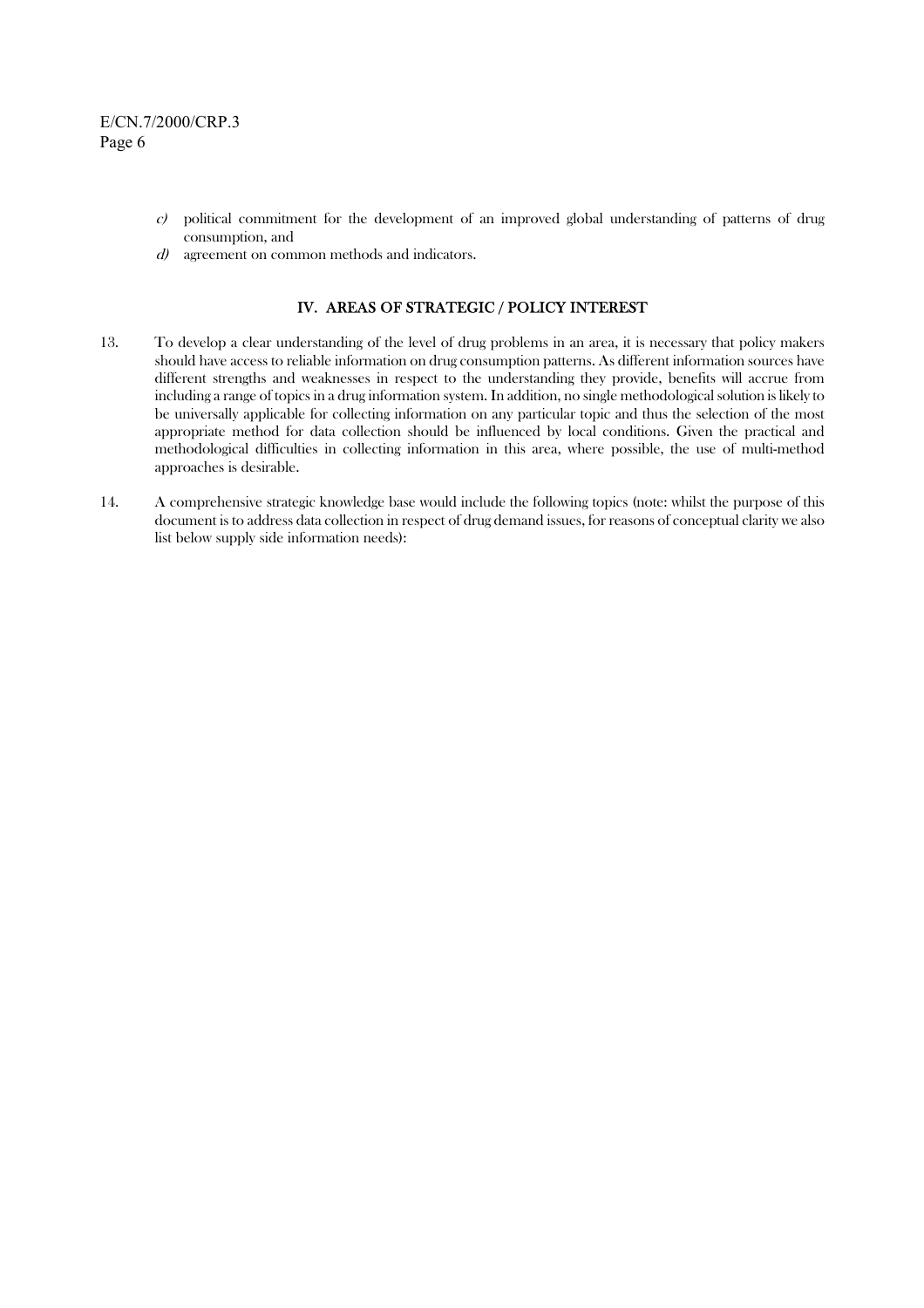## A. Drug consumption among the general population (prevalence and incidence)

Note: Understanding the level of drug consumption in any population is often the starting point for policy discussions. Generating general population prevalence and incidence estimates is therefore a key task of most drug information systems. Attention is often focused on prevalence estimation. However, incidence (new cases) levels are likely to be equally important for informing policy formation. In respect to both prevalence and incidence estimation it should be noted that this area does not lend itself to any single methodological solution. Whilst surveys provide one method for achieving estimates in this area, other estimation methods also exist, such as data from sentinel surveillance systems and indirect statistical estimation techniques. In many countries conducting national prevalence surveys may be currently not possible for reasons of cost, or because of methodological or practical difficulties.

## B. Drug consumption among the youth population (prevalence and incidence)

Note: Both because drug consumption among young people is often a particular concern of policy makers and because age cohorts of young people make a convenient sampling unit, estimates of drug consumption among the youth population form an important part of many drug information systems. School surveys have been used extensively to generate estimates in this area. However, because school attendance patterns vary between countries, and because surveys may exclude important sections of the youth population, other methods may be utilized.

## C. Drug consumption among special or vulnerable populations

## Sub-topics:

- i) identification of special / vulnerable populations
- ii) prevalence estimation among special / vulnerable populations

Note: As drug problems appear to disproportionately found among certain sub-population groups, it is strategically important to identify who these groups might be, and to estimate increased levels of consumption. Such populations vary between countries and may include groups like; street children, the homeless, members of certain ethnic minorities, sex workers, members of certain professions, prison populations, those with mental health problems, etc. Given the possible impact of applying negative stereotypes to what are often already disadvantaged groups, it is particularly important that ethical issues are thoroughly addressed when collecting data among these populations.

## D. High-risk drug consumption (e.g. injecting, dependence etc)

Note: Some drug taking behaviors are particularly associated with severe problems and as such merit attention. The most common data collected in this area are, the numbers of drug injectors, and the 'dependent' or very frequent users of drugs. Specific methods are needed to gain information on behaviours like injection as their hidden nature and low prevalence usually mean that they are poorly covered by general population estimates. In respect to drug injection and the transmission of infectious agents it is also necessary to collect information on rates of high risk injecting behaviours (equipment sharing).

## E. Services utilization

(presentations at drug treatment, self-help or other services for a drug problem)

Note: Drug treatment registers are often used as a proxy indicator of treatment demand. This information is useful for analysis of service utilization and can be used as an indicator of trends in prevalence and patterns of high-risk drug consumption. These drug treatment registries may not be appropriate where general health and social services are the main providers of help. It should be remembered that across countries the scale, structure, and nature of services for those with drug problems vary greatly. Therefore, definitional clarity is particularly important in service utilization reporting, as is an understanding of the methodological and analytical issues pertinent to drawing conclusions from service populations to drug problems among the general population.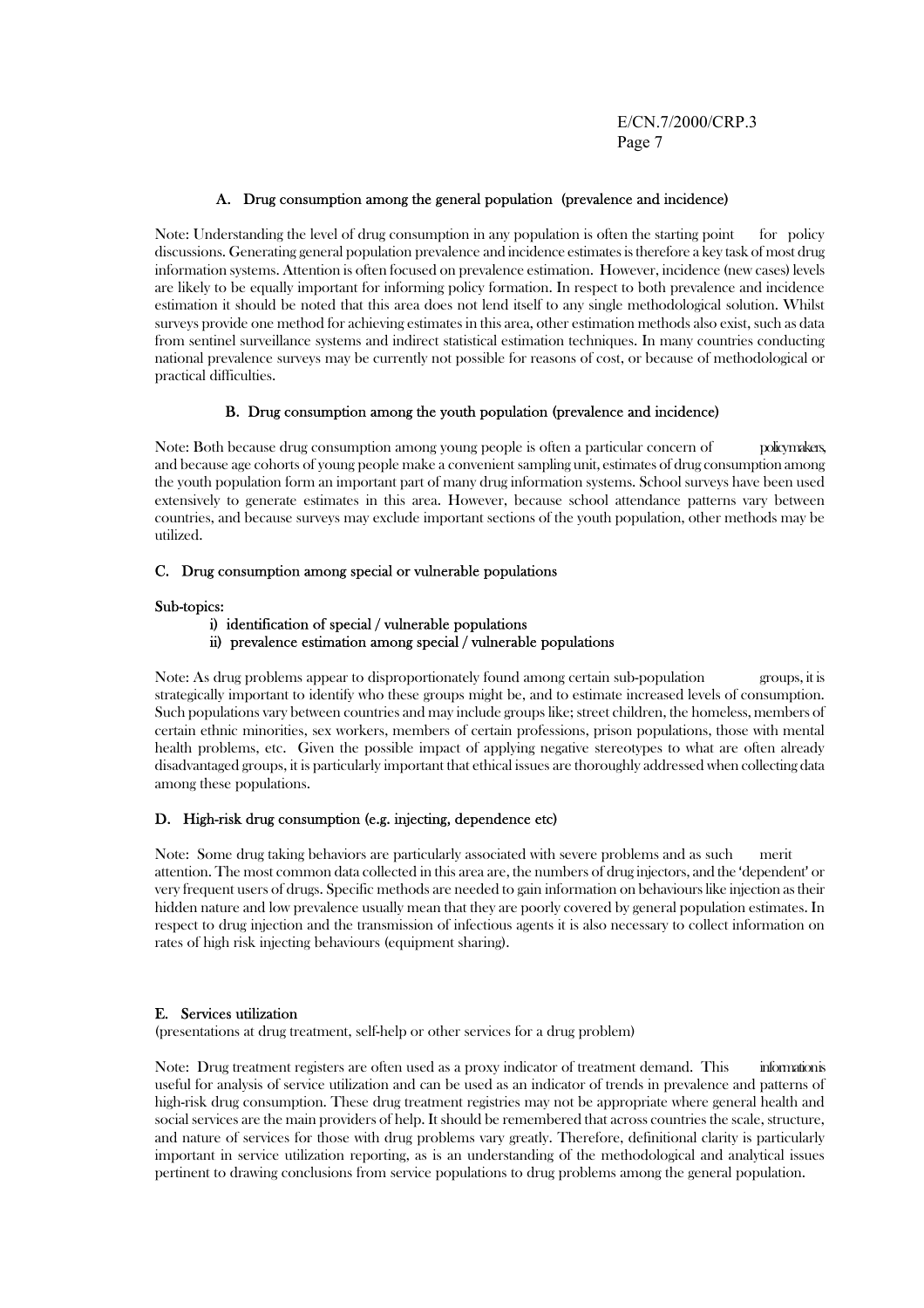## F. Drug-related morbidity

 (cases of disease directly or proportionally attributable to drug consumption - including HIV and HCV infection rates among drug injectors)

Note: Health costs are of obvious importance in informing policy development with regard to illicit drug consumption. Common measures include drug-related infections such as HIV, Hepatitis B, and Hepatitis C, and behavioural risk factors, among drug injectors. Conceptual problems do exist in this area and further development work is required. In particular, problems exist in estimating the contribution that drug consumption has made to cases of disease in which there are other additional attributed causes, and in calculating the proportion of cases in which drug use is the sole attributed cause when a number of possible causes exist.

## G. Drug related emergency room visits

Note: Some countries have collected information on drug-related emergency or accident department visits. This data has been used as an indirect indicator of trends and prevalence, particularly of 'high-risk' drug behaviours. Whilst potentially useful in many countries, this information is often not available due to both practical difficulties and the costs associated with collecting this kind of information.

## H. Psychiatric morbidity directly attributed to drug consumption

Note: Whilst potentially useful and clearly important reliable data on this area is usually not widely available. Diagnostic criteria do exist to distinguish between psychiatric morbidity attributed to drug consumption and other psychiatric morbidity. However, this level of detail is often unavailable. There is also considerable debate about the potential of some illicit substances to cause psychiatric problems as well as the role of pre-existing psychiatric conditions in the development of drug problems. Regardless of the nature of the relationship between drug consumption and mental health problems, co-morbidity remains a major concern as elevated levels of drug consumption are often found among those with mental health problems. This area is currently poorly understood and requires further research elucidation.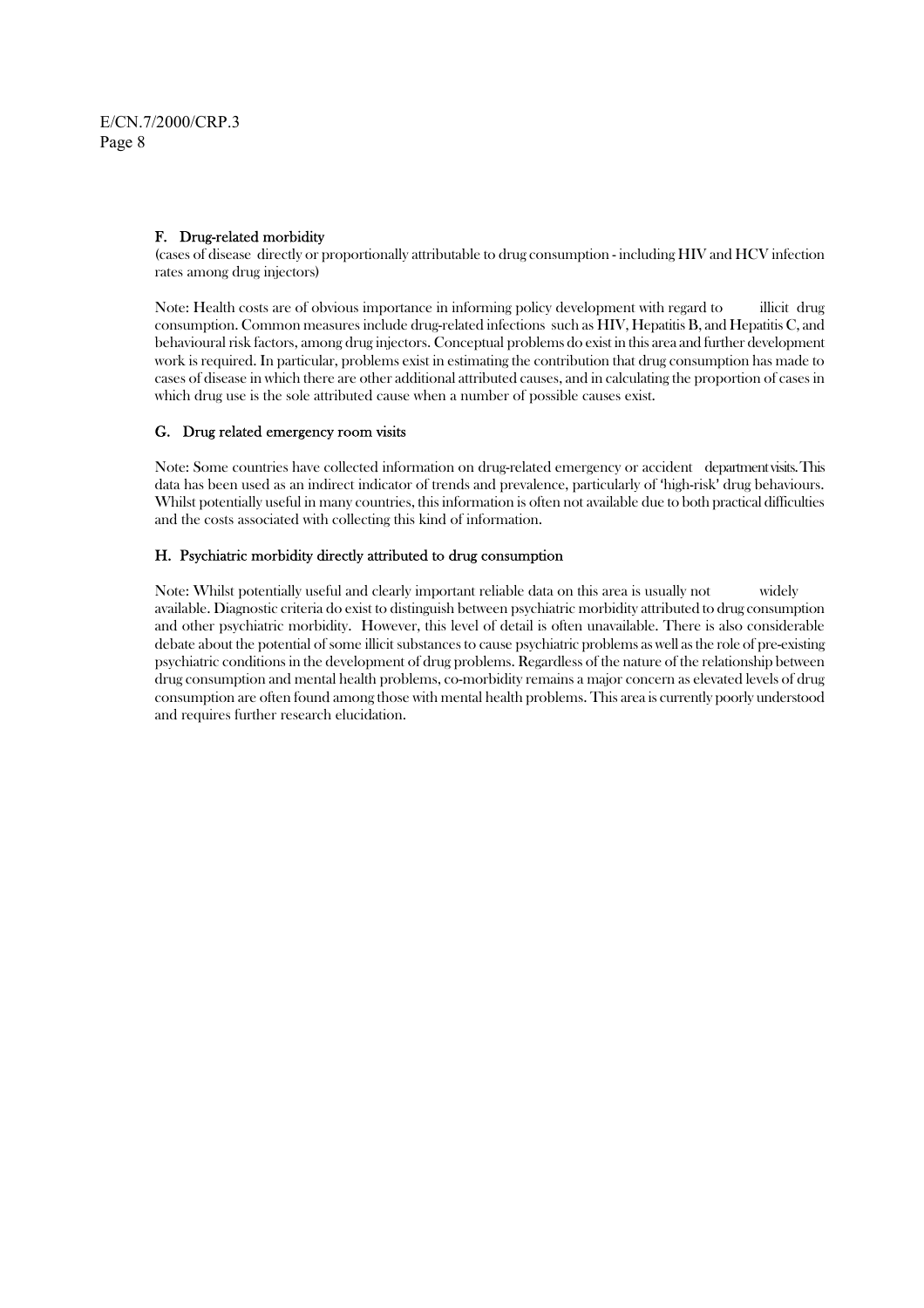#### I. Drug-related mortality

(deaths directly or proportionally attributable to drug consumption)

Note: The number of deaths attributable to drug use is of obvious strategic importance to policy makers. However, considerable methodological and practical problems exist in compiling and comparing this information and further development work is required. As with morbidity it is important to distinguish between those deaths which are solely attributable to drug consumption, (such as drug overdose), those where drug consumption is attributable for a proportion of deaths (such as AIDS deaths), and those deaths where drug use is one of several attributable factors. These definitional problems mean that the use of different data sources and methods is required if reliable and comprehensive data on drug mortality is to be collected.

#### J. Social exclusion and disadvantage

Note: Whilst it has clear strategic importance for policy makers to understand the relationship betweensocial exclusion and disadvantage and drug consumption, this topic is not one that is sufficiently well understood to be translated into a direct indicator. Thus at present this remains an area for further research activity. However, nondrug specific indicators of poverty and exclusion may be useful in understanding drug consumption patterns when used together with other drug specific indicator data. For example, employment rates or poverty indicators may help to place data on geographical variations in trends and prevalence in context.

## K. Drug-related crime

- 1. violations of drugs laws
- 2. proportion of property crimes associated with drug consumption
- 3. proportion of crimes of violence associated with drug consumption

Note: In addition to the health cost associated with drug consumption, a major concern for policy makers is the relationship of drug consumption to criminality. Data on violations of drug laws (arrests for drug offences and accompanying information on seizures) is the most commonly collected and most understood topic in this area. The impact of drug consumption on other types of crime, whilst strategically important is more difficult to measure. Some indirect indicators have been developed including testing of detainees. However, this is a complex area and debate exists around the nature of the link between drug consumption and offending behaviour. At present, this appears to be an area best served by research studies rather than routine monitoring.

#### L. Economic costs of drug consumption

Note: Clearly, the economic costs associated with the consequences of drug consumption are of strategic importance to policy makers. However, this area is complex and cost estimates are reliant to a large extent on the availability of comprehensive indicator data (as listed above). Again, at present this remains an area for research rather than routine monitoring.

#### M. Information on drug availability and drug markets

 Note: Understanding the level of availability, and the price, purity and composition of drugs available in any market is of use for policy formation. Monitoring changes over time in these areas may be particularly useful. Today, the development of this area as a systematic indicator remains variable. Some information is available from the analysis of seizures. It is important in countries that are drug producers or on trafficking routes, to be able to distinguish between seizures of drugs in transit and those drugs intended for home consumption. Some countries have attempted to use fieldwork to monitor the availability of drugs and their price. Survey work and research studies often include questions on availability. However, overall this remains an area that requires further development and currently no simple indicators of 'availability' exist suitable for widespread adoption.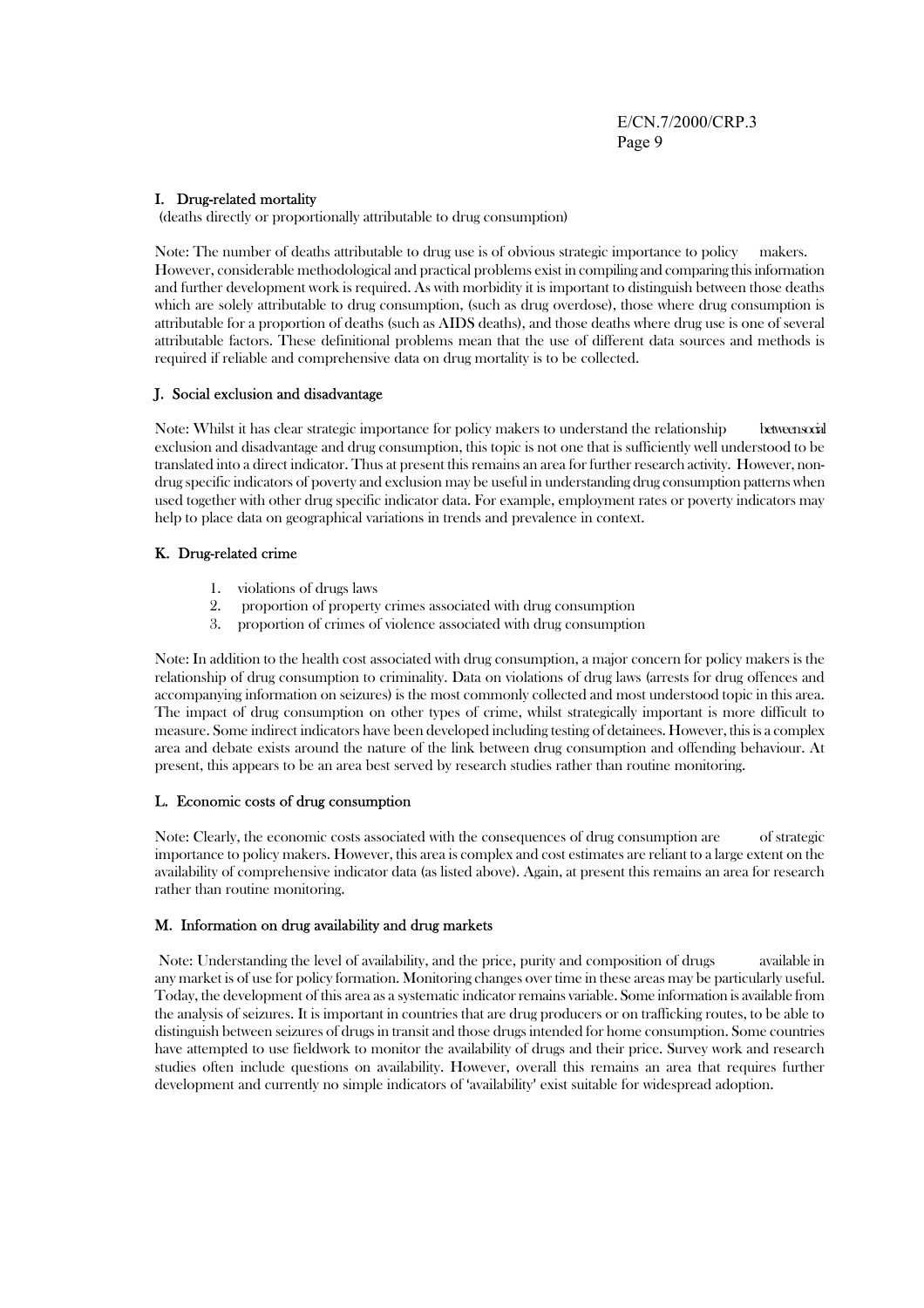## Analytical framework

- 15. In addition to the above information on the current situation, it is essential to set these data within a broader conceptual framework, which includes; relevant qualitative and contextual information, and a consideration of trends over time. This conceptual framework should allow the scientific validity of data and conclusions to be carefully considered and to examine the validity of the underlying assumptions on which interpretations are based.
- 16. It should also be noted that building the capacity within countries to comprehensively collect and analyze data on patterns of drug abuse will be an ongoing endeavor. An important role therefore exits for Rapid Situation Assessments and other methodologies that seek to make the most efficient use of the available information resources to inform the targeting, development and delivery of responses.

# **V. CORE INDICATOR SET**

- 17. Whilst the above list of topic areas would provide policy makers with a comprehensive information base, it is accepted that few countries are currently in position to collect systematic information in all these areas.
- 18. In many parts of the world information on illicit drug consumption is unavailable or extremely limited. When data does exist it is rarely collected in any common fashion and therefore the comparability of the information between countries is usually poor.
- 19. UNDCP is currently is in the process of revising the Annual Reports Questionnaire, drug abuse section (Part II Section 1). As part of this process a core set of indicators will be proposed. The basic indicators will allow countries and data collection organisations to adopt a common format to allow greater comparability between data sets. It is accepted that different methodological approaches will be necessary to collect core data in different countries. It is also accepted that investment in capacity building will be necessary in many countries before data even in these core topic areas is available.
- 20. Consideration was given to what information topics should be developed as part of a core epidemiological indicator package. The criteria used for inclusion were that:
	- a) the information was strategically important,
	- b) that the scientific understanding of how data should be collected on the topic was sufficient to allow the development of a standardised indicator,
	- $c$ ) that information was currently available from a significant number of countries, and/or that the potential exists to increase the number of countries reporting on these strategically important areas.

## 21. The following topics were recommended as forming the basis for a common core indicator package:

- a) Drug consumption among the general population (estimates of prevalence and incidence).
- b) Drug consumption among the youth population (estimates of prevalence and incidence).
- c) High-risk drug abuse (estimates of number of drug injectors and proportion engaging in high risk behaviours, estimates of the number of daily users, ).
- d) Service utilisation for drug problems; (number of individuals seeking help for a drug problem).
- e) Drug related morbidity (HIV, HBV and HCV prevalence among illicit drug consumers).
- $f$  Drug related mortality. (deaths directly attributable to drug consumption).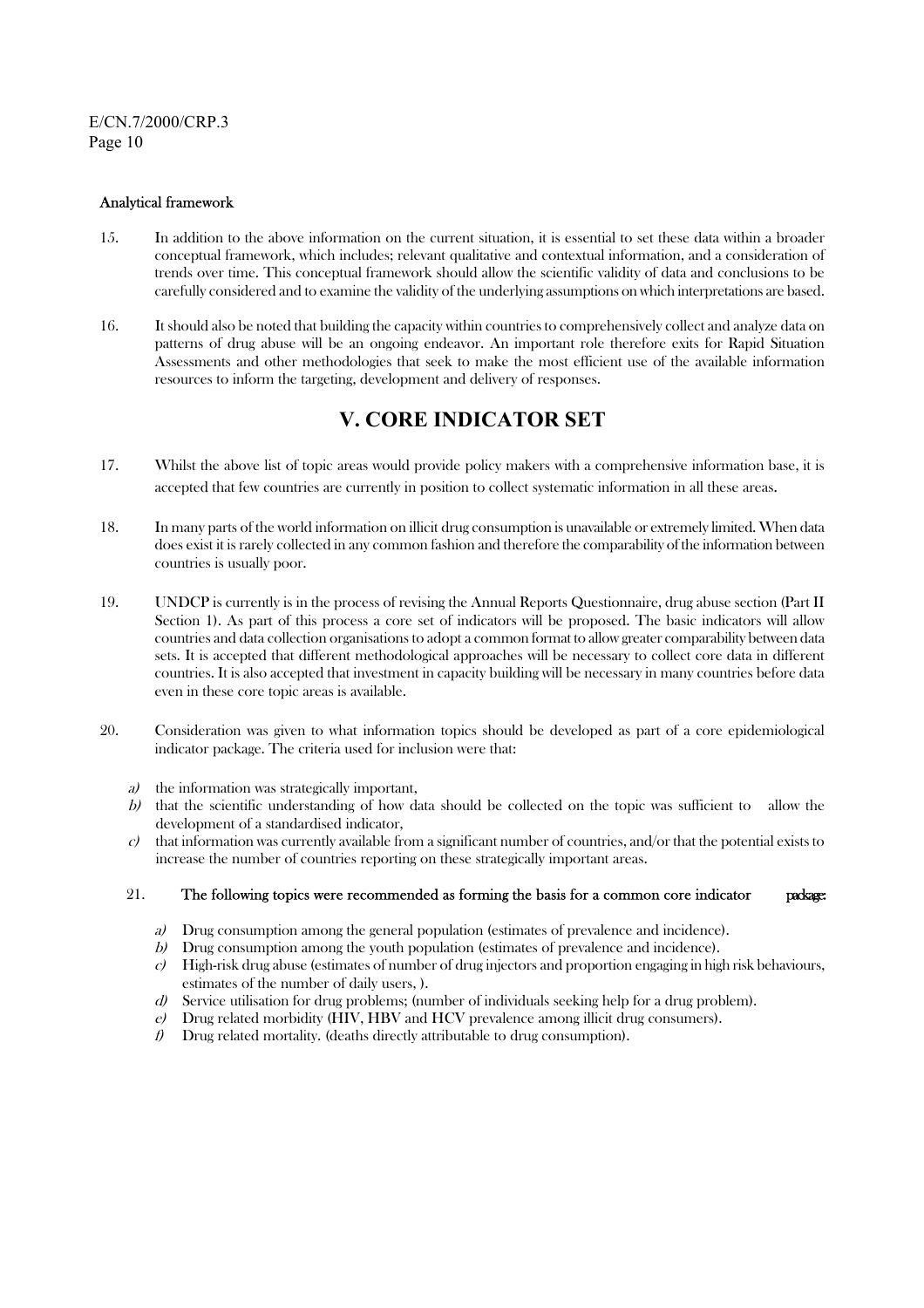#### Annex

#### Participation at the Lisbon Consensus Meeting

This document reports the consensus view expressed by the experts attending the January 2000 meeting on the principles, structures and indicators necessary for effective drug information systems. The meeting was supported by the United Nations International Drug Control Programme and hosted by the European Monitoring Centre on Drugs and Drug Addiction. The experts were asked to reflect on the guidance they could offer to a revision of the demand reduction aspects of the Annual Reports Questionnaire, as well as considering the principles, structures and indicators necessary for understanding illicit drug problems in a more general perspective.

The views expressed in this document represent the consensus of the experts attending this meeting. They are offered here for the purposes of technical guidance and to stimulate further discussion. Attendance, by individuals or organisations, of the meeting does not necessarily imply any formal acceptance or agreement with any, or all, of the points raised above.

In attendance were:

Dr. Ruud Bless, Pompidou Group, Council of Europe

Mr. Ruben Cobas, Inter-American Drug Abuse Control Commission (CICAD)

Dr. Marcos Costa Leite, National Anti-Drug Secretariat, SENAD, Brazil

Mr. Georges Estievenart, European Monitoring Centre on Drugs and Drug Addiction.

Dr. Peter Ghys, UNAIDS.

Mr. Paul Griffiths, UNDCP.

Mr. Richard Hartnoll, European Monitoring Centre on Drugs and Drug Addiction.

Dr. Björn Hibell, CAN, (ESPAD).

Dr. Merle Lewis, Caribbean Epidemiology Centre (CAREC).

Mr. Christopher Luckett, Pompidou Group, Council of Europe.

Mr. Michael Lynskey, National Drug and Alcohol Research Centre, Australia.

Mr. Nick Kozel, National Institute on Drug Abuse, USA, (Community Epidemiology Workgroup).

Dr. Maristela Monteiro, Substance Abuse Department, World Health Organization.

Dr. Maria Elena Medina-Mora, Division of Epidemiological and Social Sciences Research, Instituto Mexicano de Psiquiataria, Mexico

Dr. Viz Navaratnam, Centre for Drug Research, Malaysia (Asian MulitCity Network).

Dr. Richard Needle, Global HIV Prevention Research Network

Dr. Charles D.H. Parry, SACENDU, South Africa

Ms. Louise Rosborough, Health Canada

Mr. Eric W. Single, Canadian Centre on Substance Abuse